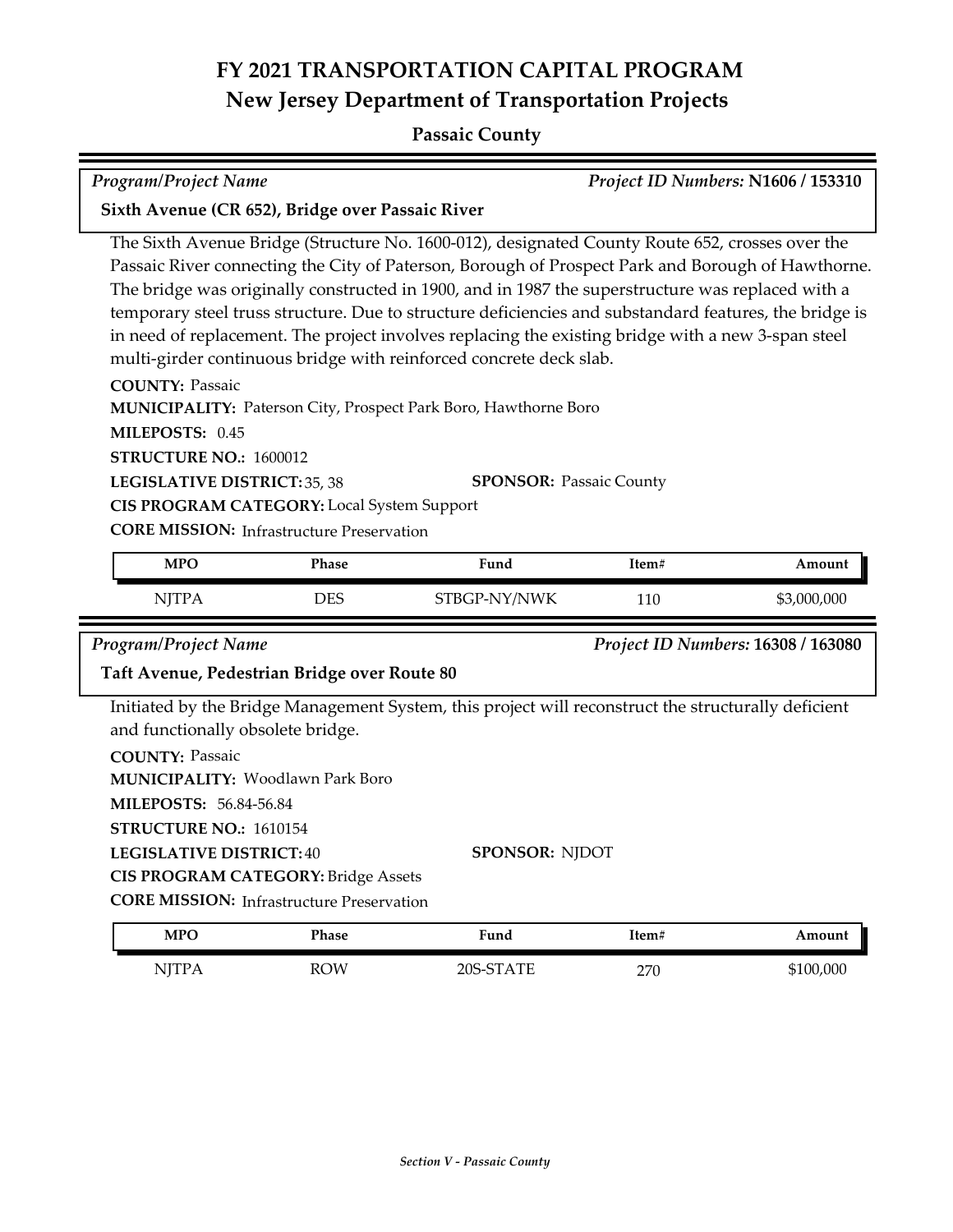#### **Passaic County**

*Program/Project Name Project ID Numbers:* **059B / 123020**

**Route 3, Route 46, Valley Road and Notch/Rifle Camp Road Interchange, Contract B**

From Notch/Rifle Camp Road to just east of the Valley Road Intersection, Route 46 will be widened to provide standard shoulders and acceleration/deceleration/auxiliary lanes, and will be realigned as needed to improve sight distance. At the intersection of Route 46 and Route 3, a three-lane section will replace the existing two-lane connections. Route 46 will be realigned to converge with Route 3 from the right side (not the left as presently exists). Complete interchange upgrades will be made. From Route 46 to Grove Street, Route 3 will be widened to provide auxiliary lanes and standard shoulders. The project will require the removal of three bridge structures and replacing them with four new bridge structures. Each of these structures will be designed to provide a minimum vertical underclearance of 15 feet 6 inches. Culverts will be impacted as well. Bridge Structures to be replaced: 1606172, 1607151, 160150 (to be replaced with two structures); Culverts to be replaced: 1606173; Culverts to be extended: 1606168.

**COUNTY:** Passaic

**MUNICIPALITY:** Little Falls Twp, Clifton City

**MILEPOSTS:** Rt. 3 0-0.50 Rt. 46 59.2-60.6

**STRUCTURE NO.: Various** 

**LEGISLATIVE DISTRICT:** 40, 34

**CIS PROGRAM CATEGORY:** Congestion Relief

**CORE MISSION:** Mobility and Congestion Relief

| <b>MPO</b>   | Phase | Fund | Item# | Amount       |
|--------------|-------|------|-------|--------------|
| <b>NJTPA</b> | CON   | NHPP | 124   | \$36,450,000 |

**SPONSOR:** NJDOT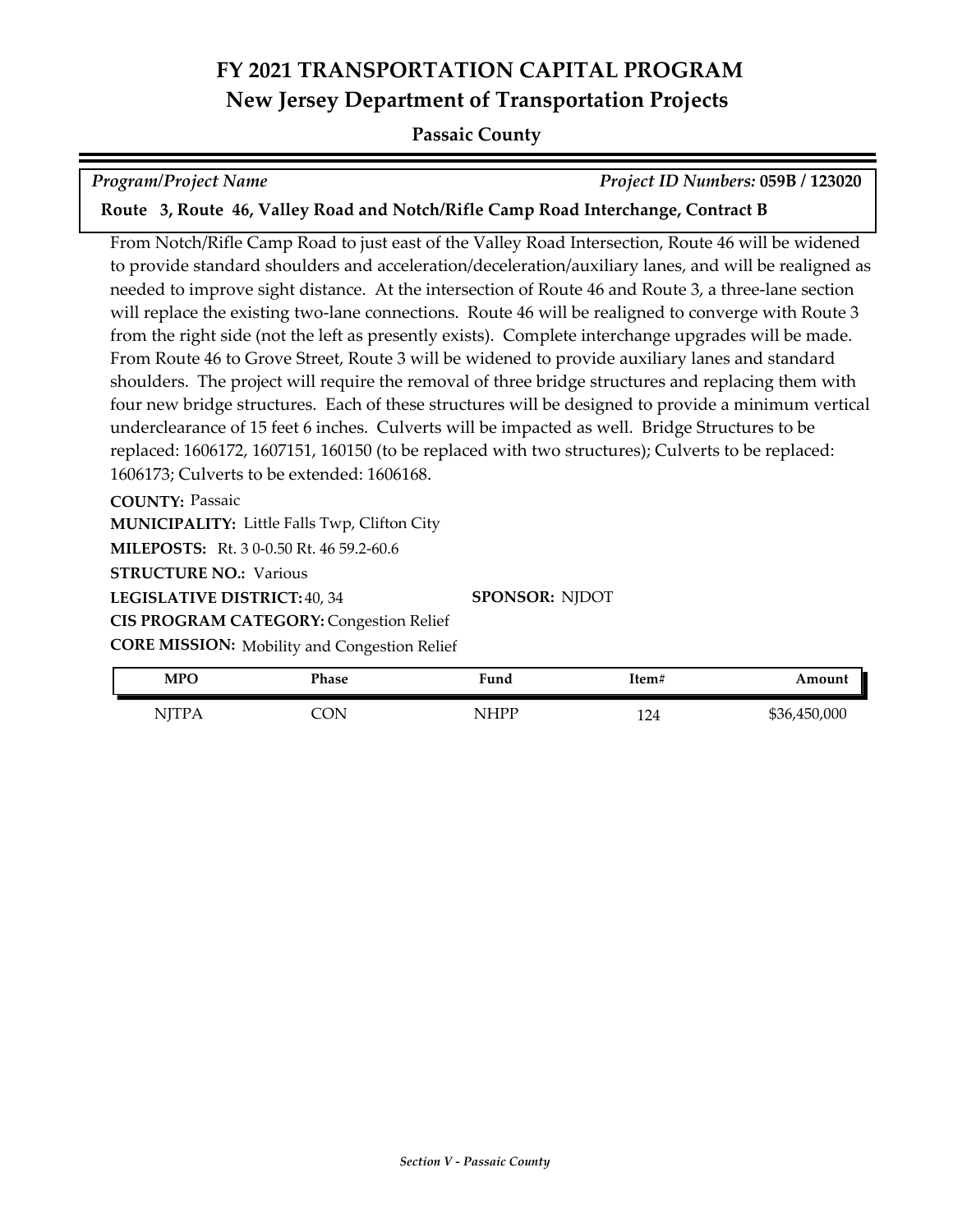### **Passaic County**

*Program/Project Name Project ID Numbers:* **08372 / 083720**

#### **Route 20, Paterson Safety, Drainage and Resurfacing**

This project, a combining of; "Rt. 20 Paterson, Drainage", "Rt. 20 Edward Ave. Intersection Improvements" and "Rt. 20 5th Ave. (CR 652) Intersection Improvements", addresses safety and drainage issues and provides pavement resurfacing within the project limits. Currently, roadway flooding is caused by inadequate storm water drainage pipes. The project will install additional inlets and larger drainage pipes along seven critical areas and low points on Route 20. The roadway at 5th Avenue will be raised in order to protect Route 20 from the 10-Year Passaic River flood. The project will improve safety and geometric deficiencies at the intersection of Rt. 20 and Edward Avenue, including; sight distance, signals and signage. The Route 20 Southbound juncture with Edwards Avenue will be reconfigured for right-in / right-out traffic movements. The left-turn barrier opening, from Route 20 Northbound to Edward Avenue, will be closed, and traffic will be redirected to the Route 4 East (East 43rd Street will be added to signs) exit to the south. The intersection of East 43rd Street and Route 4 (Broadway) and the end of that exit ramp will be reconfigured with a traffic signal added. The project will also improve safety and geometric deficiencies at the intersection of Route 20 and 5th Avenue (CR 652). Installation / updating of regulatory and advanced warning signs, removal of trees, and raising of the profile of Route 20 along the length of the entire interchange will be performed. The ramp from Route 20 Northbound to 5th Avenue will be reconfigured, with increased left-turn storage on Route 20. The traffic signal at that ramp will be synchronized with the signal at 5th Avenue.

**COUNTY:** Passaic **LEGISLATIVE DISTRICT:** 35 **MILEPOSTS:** 0.1 - 4.0 **STRUCTURE NO.:** N/A **MUNICIPALITY: Paterson City CORE MISSION:** Infrastructure Preservation **CIS PROGRAM CATEGORY:** Road Assets

#### **SPONSOR:** NJDOT

| <b>MPO</b>                        | Phase      | Fund        | Item#        | Amount      |
|-----------------------------------|------------|-------------|--------------|-------------|
| NITP 4<br><b>TTTT</b><br><b>.</b> | <b>ROW</b> | <b>NHPP</b> | 1 7 Q<br>⊥∠∪ | \$1,300,000 |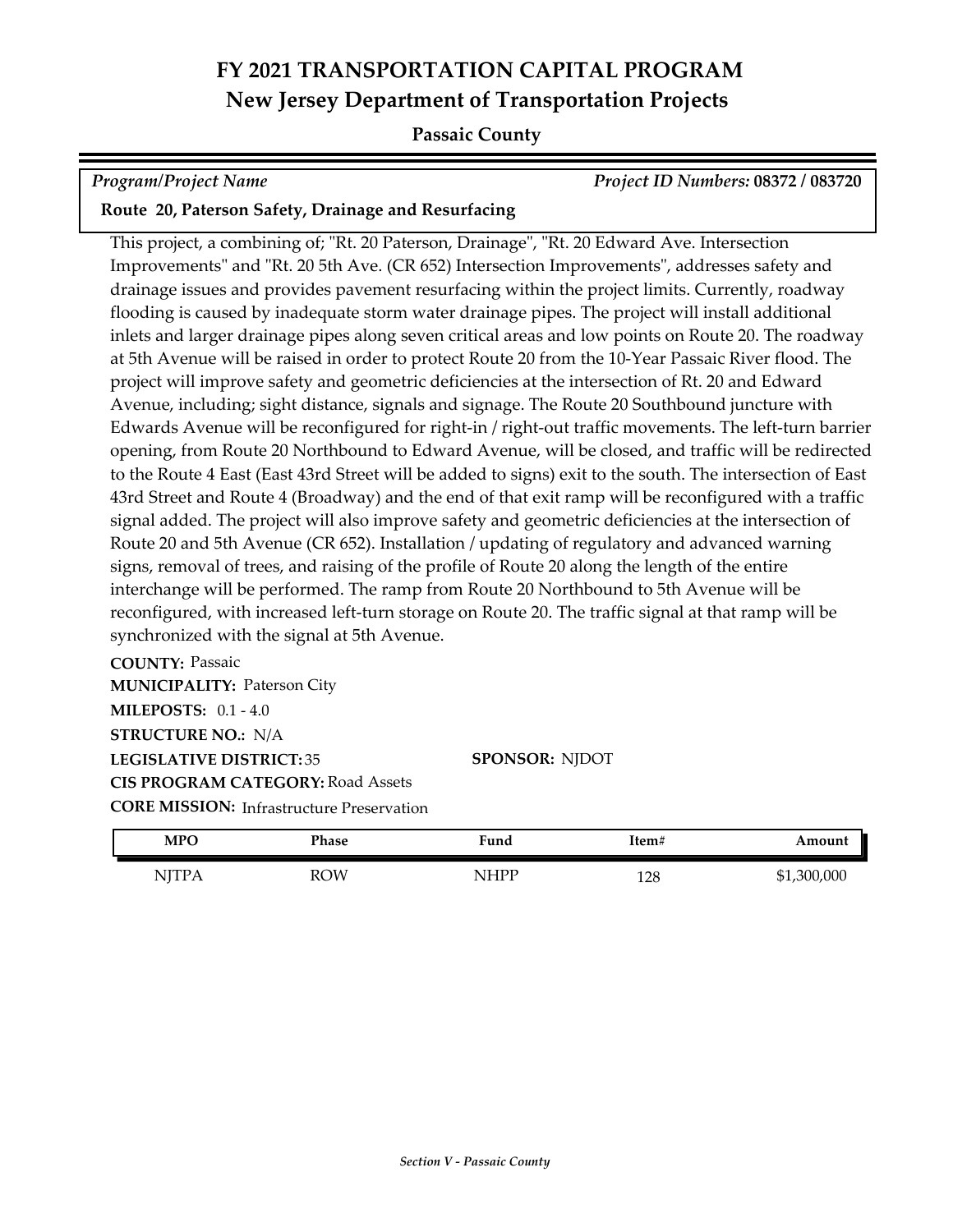## **Passaic County**

| Program/Project Name                                                                                | Project ID Numbers: 08347 / 083470                      |                                                                                                      |       |             |  |  |
|-----------------------------------------------------------------------------------------------------|---------------------------------------------------------|------------------------------------------------------------------------------------------------------|-------|-------------|--|--|
| Route 23, Bridge over Pequannock River / Hamburg Turnpike                                           |                                                         |                                                                                                      |       |             |  |  |
| Initiated by the Bridge Management System, this project will replace the bridge, built in 1934, and |                                                         |                                                                                                      |       |             |  |  |
|                                                                                                     |                                                         | provide scour countermeasures to address this scour critical structure.                              |       |             |  |  |
| <b>COUNTY: Morris, Passaic</b>                                                                      |                                                         |                                                                                                      |       |             |  |  |
|                                                                                                     | MUNICIPALITY: Kinnelon Boro, West Milford Twp           |                                                                                                      |       |             |  |  |
| <b>MILEPOSTS: 16.61 - 17.34</b>                                                                     |                                                         |                                                                                                      |       |             |  |  |
| STRUCTURE NO.: 1405156                                                                              |                                                         |                                                                                                      |       |             |  |  |
| <b>LEGISLATIVE DISTRICT:26</b>                                                                      |                                                         | <b>SPONSOR: NJDOT</b>                                                                                |       |             |  |  |
|                                                                                                     | <b>CIS PROGRAM CATEGORY: Bridge Assets</b>              |                                                                                                      |       |             |  |  |
|                                                                                                     | <b>CORE MISSION:</b> Infrastructure Preservation        |                                                                                                      |       |             |  |  |
| <b>MPO</b>                                                                                          | Phase                                                   | Fund                                                                                                 | Item# | Amount      |  |  |
| <b>NJTPA</b>                                                                                        | <b>ROW</b>                                              | 20S-NHPP                                                                                             | 13    | \$1,500,000 |  |  |
| Program/Project Name<br>Project ID Numbers: 11424A / 153000                                         |                                                         |                                                                                                      |       |             |  |  |
|                                                                                                     | Route 23, High Crest Drive to Macopin River             |                                                                                                      |       |             |  |  |
|                                                                                                     |                                                         | Initiated from the Pavement Management System, this project will resurface within the project limits |       |             |  |  |
|                                                                                                     |                                                         | and reconstruct the Northbound shoulder. Safety concerns raised by local officials (known as the "S" |       |             |  |  |
| curves) will be evaluated.                                                                          |                                                         |                                                                                                      |       |             |  |  |
| <b>COUNTY: Passaic</b>                                                                              |                                                         |                                                                                                      |       |             |  |  |
| <b>MUNICIPALITY: West Millford Twp</b>                                                              |                                                         |                                                                                                      |       |             |  |  |
| <b>MILEPOSTS: 17.2 - 19.8</b>                                                                       |                                                         |                                                                                                      |       |             |  |  |
| <b>STRUCTURE NO.: N/A</b>                                                                           |                                                         |                                                                                                      |       |             |  |  |
|                                                                                                     | <b>LEGISLATIVE DISTRICT:26</b><br><b>SPONSOR: NJDOT</b> |                                                                                                      |       |             |  |  |
|                                                                                                     | <b>CIS PROGRAM CATEGORY: Road Assets</b>                |                                                                                                      |       |             |  |  |
|                                                                                                     | <b>CORE MISSION:</b> Infrastructure Preservation        |                                                                                                      |       |             |  |  |
| <b>MPO</b>                                                                                          | Phase                                                   | Fund                                                                                                 | Item# | Amount      |  |  |
| <b>NJTPA</b>                                                                                        | <b>DES</b>                                              | <b>NHPP</b>                                                                                          | 131   | \$2,700,000 |  |  |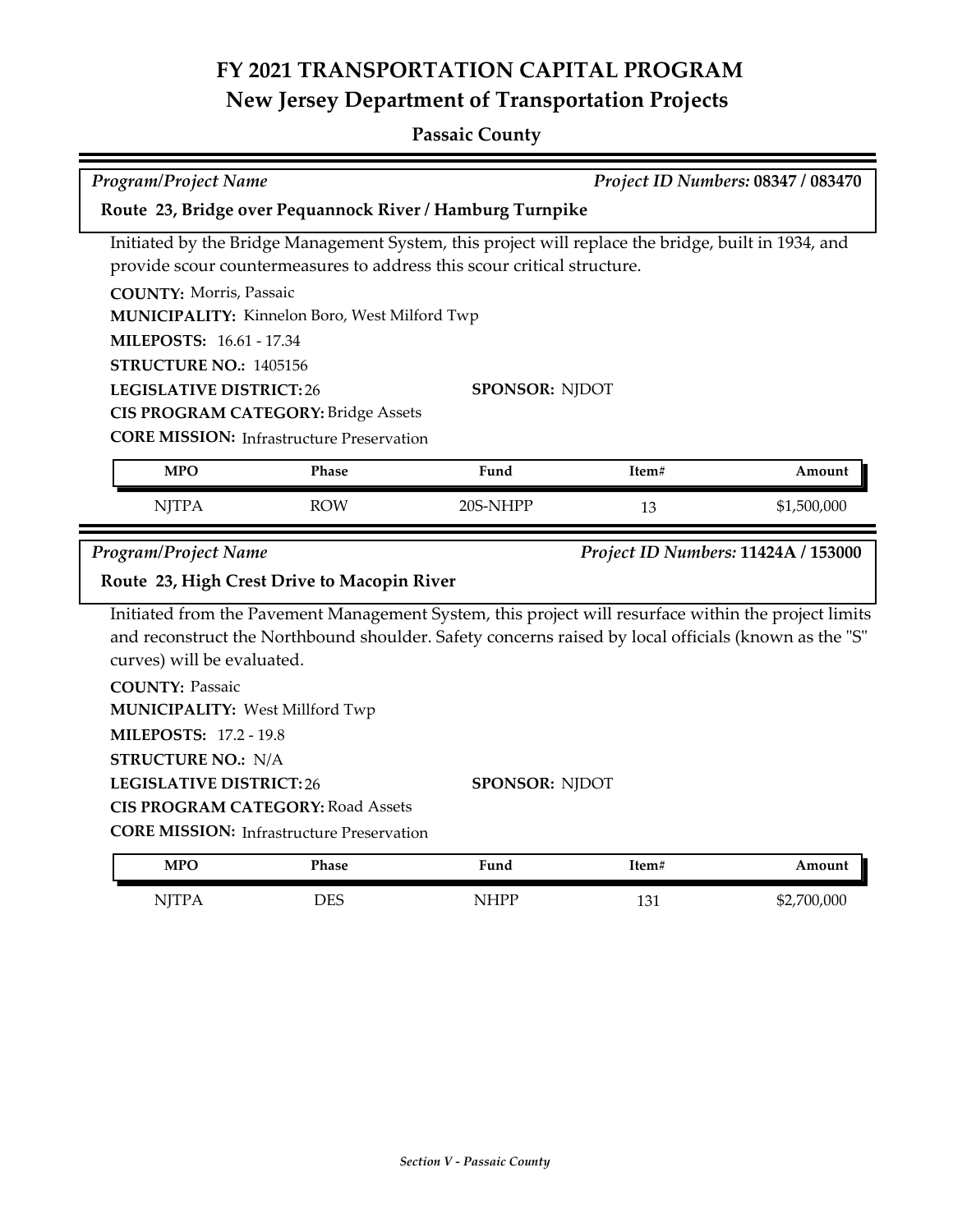### **Passaic County**

| <b>Program/Project Name</b>                                                                       |                       | Project ID Numbers: 14440 / 144400 |        |
|---------------------------------------------------------------------------------------------------|-----------------------|------------------------------------|--------|
| Route 23, NB Bridge over Pequannock River                                                         |                       |                                    |        |
| Initiated from the Bridge Management System, this project will replace the structurally deficient |                       |                                    |        |
| bridge.                                                                                           |                       |                                    |        |
| <b>COUNTY: Passaic</b>                                                                            |                       |                                    |        |
| <b>MUNICIPALITY: West Milford Twp</b>                                                             |                       |                                    |        |
| <b>MILEPOSTS: 25.52</b>                                                                           |                       |                                    |        |
| <b>STRUCTURE NO.: 1605174</b>                                                                     |                       |                                    |        |
| <b>LEGISLATIVE DISTRICT: 26</b>                                                                   | <b>SPONSOR: NIDOT</b> |                                    |        |
| <b>CIS PROGRAM CATEGORY: Bridge Assets</b>                                                        |                       |                                    |        |
| <b>CORE MISSION:</b> Infrastructure Preservation                                                  |                       |                                    |        |
| <b>MPO</b><br><b>Phase</b>                                                                        | Fund                  | Item#                              | Amount |

*Program/Project Name Project ID Numbers:* **9233B6 / 009234**

#### **Route 23, Route 80 and Route 46 Interchange**

The purpose of this project is to provide greater mobility, reduce congestion and enhance safety through simplicity of movement through the interchange. The improvements include a new ramp (NW-E) providing a direct connection from Rt 23 Southbound to I-80 Westbound. Three new bridges are anticipated to facilitate the construction of the new ramp. A connection allowing travel from I-80 Eastbound to Rt 23 Northbound and Southbound and Rt 46 Westbound via a new ramp connection. Adjustments to the lane configuration on the I-80 between Rt 23 and the bridge over the Passaic River to improve lane continuity will be made, and modifications to the existing exit and entry ramps on I-80 to improve the merge and diverge with the mainline roadway. A number of retaining walls are anticipated in conjunction with the bridge and ramp construction.

NJTPA DES NHPP 132 \$1,700,000

**COUNTY:** Passaic, Essex

**MUNICIPALITY: Wayne Twp, Fairfield Twp** 

**MILEPOSTS:** 23: 5.1-5.7; 80: 52.8-53.75

**STRUCTURE NO.:** N/A

**LEGISLATIVE DISTRICT:** 40, 26 **SPONSOR:** NJDOT

**CIS PROGRAM CATEGORY:** Congestion Relief

**CORE MISSION:** Mobility and Congestion Relief

| <b>MPO</b>                | Phase | Fund     | item#   | Amount      |
|---------------------------|-------|----------|---------|-------------|
| <b>NJTPA</b><br>, 1 1 1 1 | DES   | 20S-NHPP | -<br>14 | \$3,400,000 |